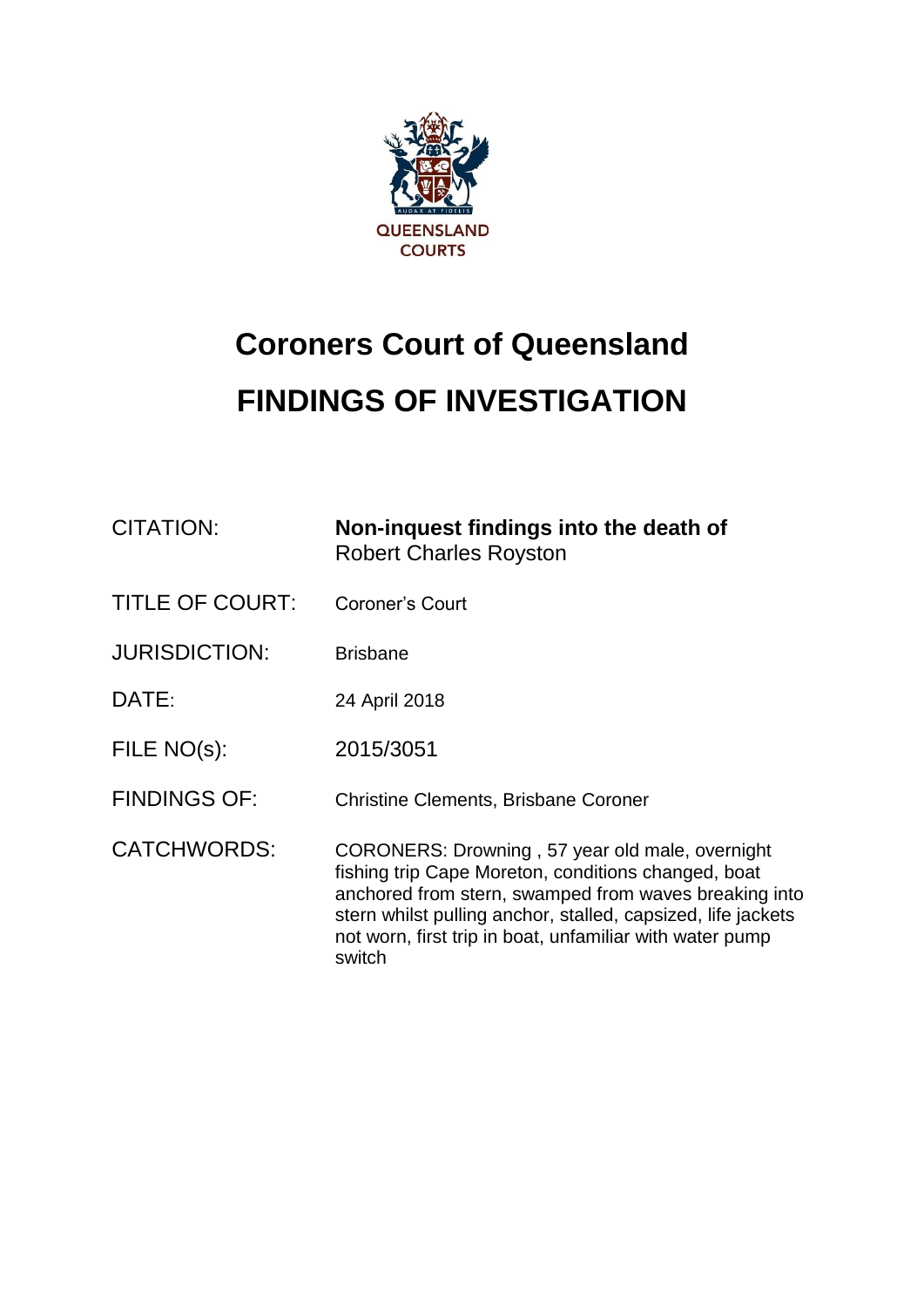1. Robert Charles Royston lived at Timothy Street Beachmere in Queensland. He died on 9 August 2015 in the Coral Sea off the Coast of Bribie Island in Queensland. He died due to drowning. Mr Royston was 57 years of age at the time of his death.

## SUMMARY OF EVENTS

- 2. At about 3.45PM on the afternoon of Saturday, 8 August 2015 Robert Royston, his son Leevi Royston and Ronald Fankhauser set off from the Banksia Beach boat ramp near Bribie Island for an overnight fishing trip. They were aboard a 5.6 metre aluminium centre console vessel. Mr Fankhauser had purchased the boat on the previous day, paying \$5,500.
- 3. The men fished during the afternoon before anchoring about seven nautical miles North Northeast of Cape Moreton. Seas were estimated at between 1 and 1.5 metres.
- 4. At about 7.00AM on Sunday 9 August the vessel was hit by a large swell causing the boat to become unbalanced. A second swell hit and the boat rolled over and all on board were thrown into the sea.
- 5. Ronald Fankhauser was able to swim back to the upturned boat. He retrieved the EPIRB emergency alert and activated it. He attempted to retrieve life jackets but was unable to do so. A large eski had moved blocking access to the life jackets.
- 6. The three men held onto eskies to assist them to keep afloat.
- 7. As time passed Robert Royston became tired and weak. Ronald Fankhauser then decided to swim an estimated distance of one kilometre to where a trawler could be seen. Before he reached the trawler he observed a helicopter approaching so he turned around to swim back to the other men.
- 8. The vessel had sunk prior to the arrival of the helicopter.
- 9. The Rescue 500 helicopter arrived at the scene at about 8:30 that morning. A winch was operated to retrieve the men. It was observed that Robert Royston was deceased. The men were winched up to the helicopter with assistance of the paramedic Simon Bennett.
- 10. The three men were airlifted to the Princess Alexandra Hospital. It was confirmed that Robert Charles Royston was deceased.

# AUTOPSY

- 11. On 11 August 2015 an autopsy examination was conducted by the forensic pathologist Dr Williams.
- 12. Some injuries were apparent on external examination. However these were minor including bruises and small abrasions to the top of the head, chest, abdomen and arms.
- 13. CT imaging showed hyperinflation of the lungs and the presence of fluid within the chest cavity. There was a small amount of fluid within the sinuses of the deceased person. All of these features are consistent with drowning.
- 14. Internal examination confirmed hyperinflation of the lungs which were heavy and contained a large amount of fluid. There was frothy fluid within the airways and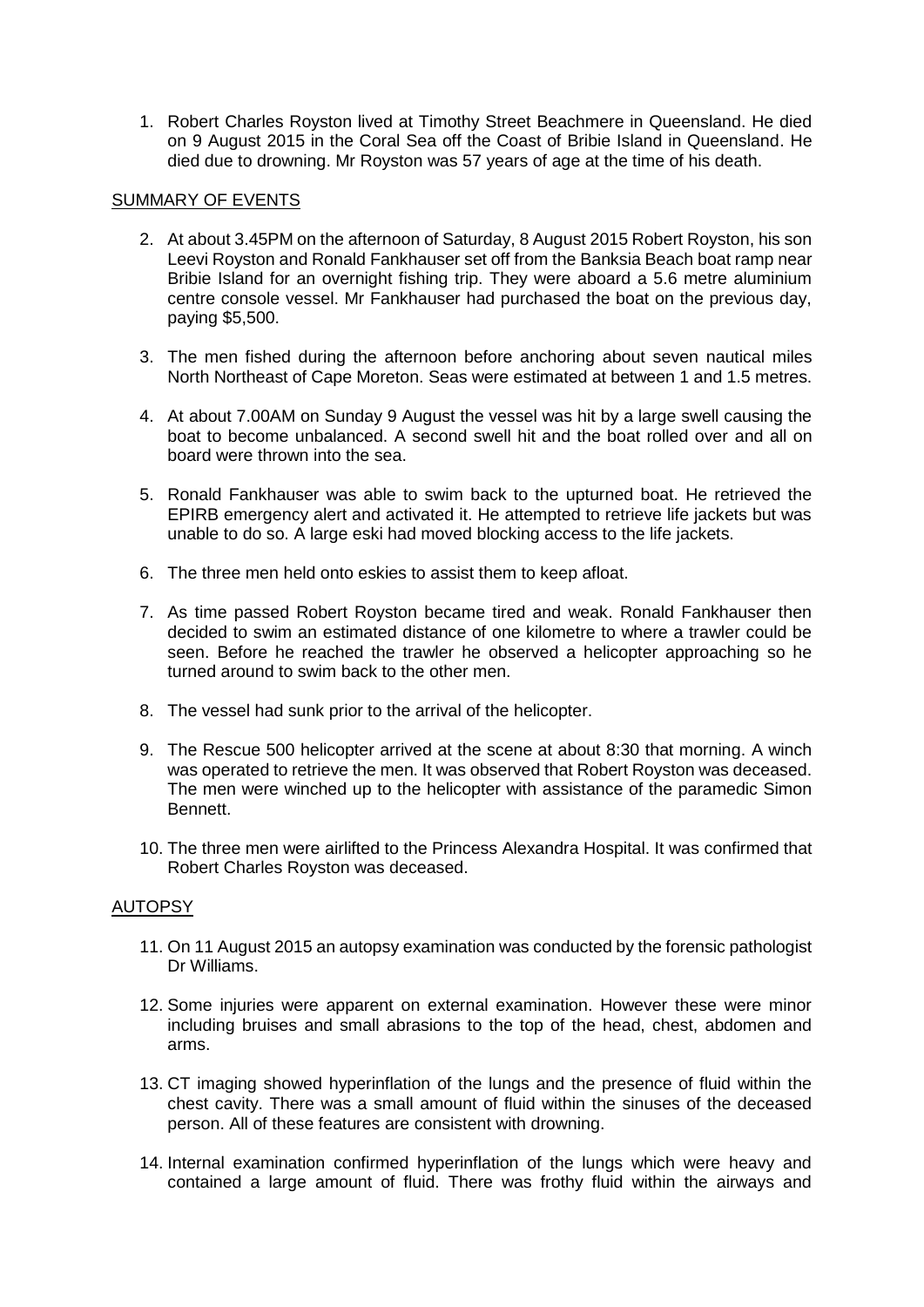moderate amount of fluid within the chest cavity and stomach.

- 15. Additionally, there was moderate to severe degenerative narrowing of the coronary arteries (atherosclerosis).
- 16. Toxicology testing did not reveal the presence of alcohol or drugs.
- 17. The pathologist remarked there was significant natural disease in the form of coronary atherosclerosis. This was a contributing factor to death as it would have made him more vulnerable to drowning. There is no specific test for drowning; however the circumstances outlined together with the findings at autopsy are consistent with death being caused by drowning.
- 18. The pathologist concluded Robert Charles Royston died due to drowning. Other significant conditions contributing to his death included coronary atherosclerosis.

## INVESTIGATION BY QUEENSLAND WATER POLICE

- 19. At about 7.30AM on 9 August 2015 Queensland Water Police confirmed the Australian Search and Rescue (Aus SAR), based in Canberra telephoned the water police informing them of an unregistered Emergency Position Indication Radio Beacon (EPIRB) signal at 36° 54.36 South and 153° 35.94 East. The position was approximately 11 nautical miles Northeast of Cape Moreton. The Australian Search and Rescue advised they were tasking a helicopter to the area. The water police initiated a search and rescue operation upon receiving this advice.
- 20. At 8:30 that morning advice was received from Rescue 500 Queensland emergency services helicopter confirming they had winched three persons from the water in a position approximately nine nautical miles Northeast of Cape Moreton. One person was deceased and they were proceeding to the Princess Alexandra hospital.
- 21. They confirmed the 5.6 metre centre console vessel had sunk due to what was described as a rogue wave.

### THE VESSEL

- 22. The boat was a De Havilland centre console aluminium constructed vessel. It was 5.6 metres long and powered by a 115HP Johnson outboard motor. The registration number was WZ866Q. The owner/master of the vessel was Ronald Peter Fankhauser who was aboard the vessel at the time.
- 23. Mr Fankhauser was interviewed by police on 19 June 2015. He said he had purchased the vessel second hand on the day prior, namely 8 August 2015. He bought the boat from Anthony Elliott-Leaves after a period of negotiation. He picked up the boat that morning and met Robert Royston. Together they transferred safety equipment into the vessel and proceeded to the boat ramp with Robert's son Leevi. The fishing trip was planned in an area described as about 15 miles Northeast of Cape Moreton.
- 24. They proceeded out in the boat and stayed close to the shore for a few hours to ensure the vessel was running well and suitable to the conditions. They then headed further out to sea around midnight where they anchored. Conditions were satisfactory and they decided to sleep as they were not catching fish.
- 25. Mr Fankhauser woke up just prior to sunrise on the morning of 9 August. He began packing up items on the boat and noticed they had dropped anchor. The stern of the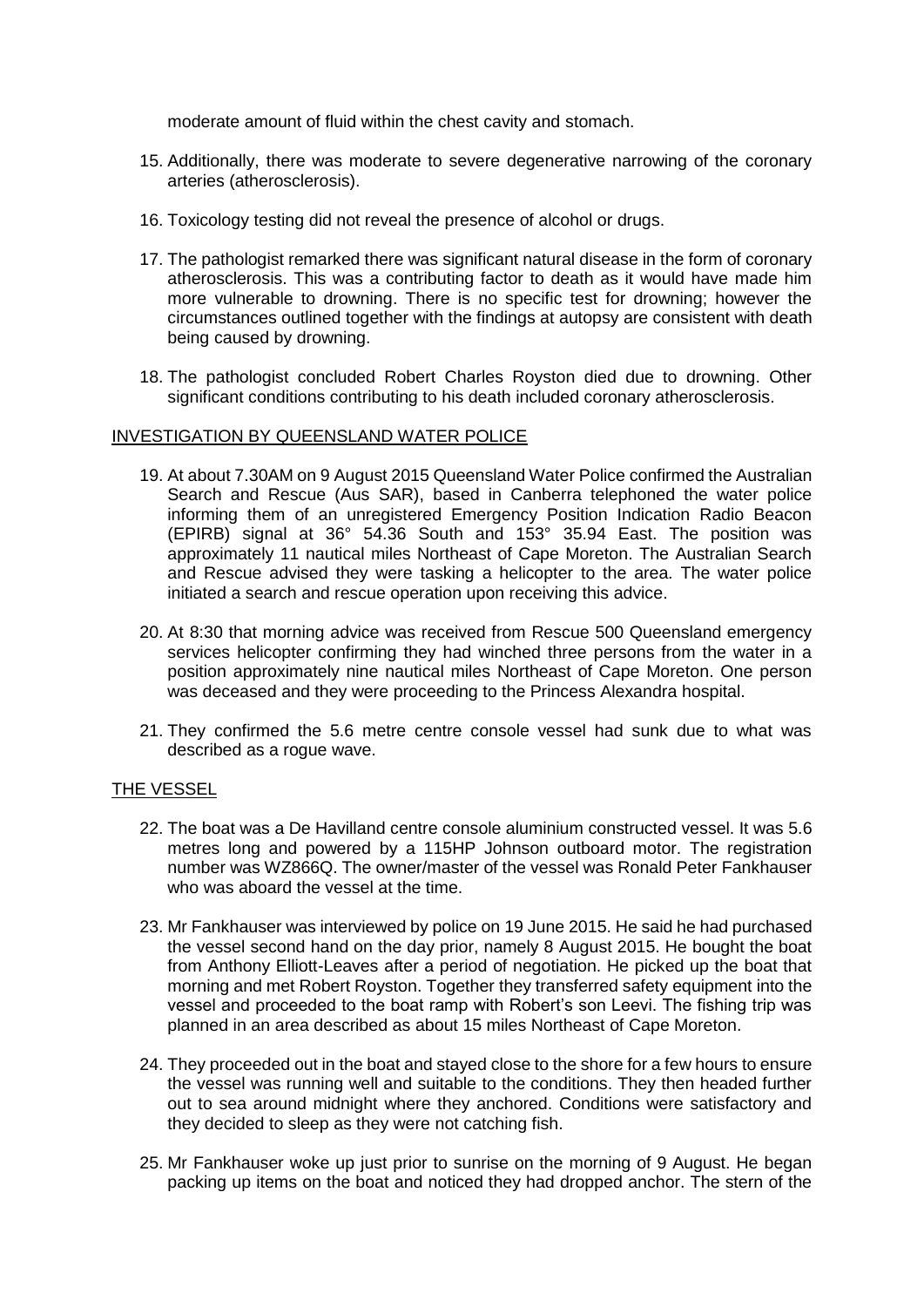vessel was holding into the wind and waves. When Robert and Leevi woke up they decided to retrieve the anchor and moved back onto their fishing mark. Mr Fankhauser started the motor and let it warm up as Leevi started pulling the anchor up. The motor was then put into gear but the engine stalled. He restarted the motor and idled the motor to warm the engine. It was then that a wave came into the back of the boat and stalled out the motor again.

26. There was excess water in the back of the boat and he activated the bilge pump. He attempted to start the motor again but without success. Another wave entered the back of the vessel causing him concern. He attempted to reach for the radio to place a mayday call when a further wave hit the boat causing the water to shift and the vessel rolled over. Leevi Royston and Ronald Fankhauser helped Robert Royston remove heavy clothing. Ronald retrieved the EPIRB from the vessel and they used items from the boat to help stay afloat. They could see that the boat looked like it would sink and they needed to move away from the anchor line in case they became caught up in it. Mr Fankhauser decided he needed to try to swim towards a trawler that they could see in the distance. He was concerned about Robert Royston who was becoming tired with shallow breathing. Subsequently he was retrieved by the rescue helicopter.

### WEATHER CONDITIONS

- 27. Police noted Saturday, 8 August 2015 at 3.00PM the winds were Southeast at 19 kilometres per hour with a maximum wind gust recorded at 35 kilometres per hour from the East South East. This occurred at 8:21PM.
- 28. Observations for Sunday 9 August at 9.00AM recorded winds at 22 kilometres per hour from the South. A maximum wind gust of 35 kilometres per hour was recorded from the South South West at 2:50AM.
- 29. Wave monitoring heights were recorded at Mooloolaba. At around 6.00AM on 9 August there was a significant wave height of 1 - 1.2 metres.
- 30. At Brisbane a significant wave was recorded at around 6.00AM on 9 August of 2.5 2.7 metres.
- 31. At Tweed heads, a significant wave was recorded at 6.00AM on 9 August of 1.3 metres.

### INFORMATION FROM ROBERT ROYSTON'S SON

- 32. Leevi Royston told police conditions had been not too bad the day they set out. The next morning he woke up around 6.00AM and noticed that the direction of the wind had changed and they were facing North West towards Mooloolaba. The sea had become rougher. He estimated the swell at two metres or more, coming towards the back of the boat. He confirmed Ronald told them they needed to move and they began to reel in the six fishing lines. Leevi confirmed he was attempting to retrieve the anchor which had about 300-400 metres of line out. Ronald started the engine and it ran for a short time before stopping. He restarted it after a couple of minutes. The motor stopped again at which time there were waves coming in over the back of the boat breaking around the motor. Another wave came over the back left corner of the boat, filling the back of the boat. Within seconds the water shifted to one side and they all jumped out of the boat. Very quickly the boat rolled upside down.
- 33. They helped his father to get his clothes off. Ronald then dived under the upturned boat and retrieved the EPIRB and Leevi activated this. It was a short time later that the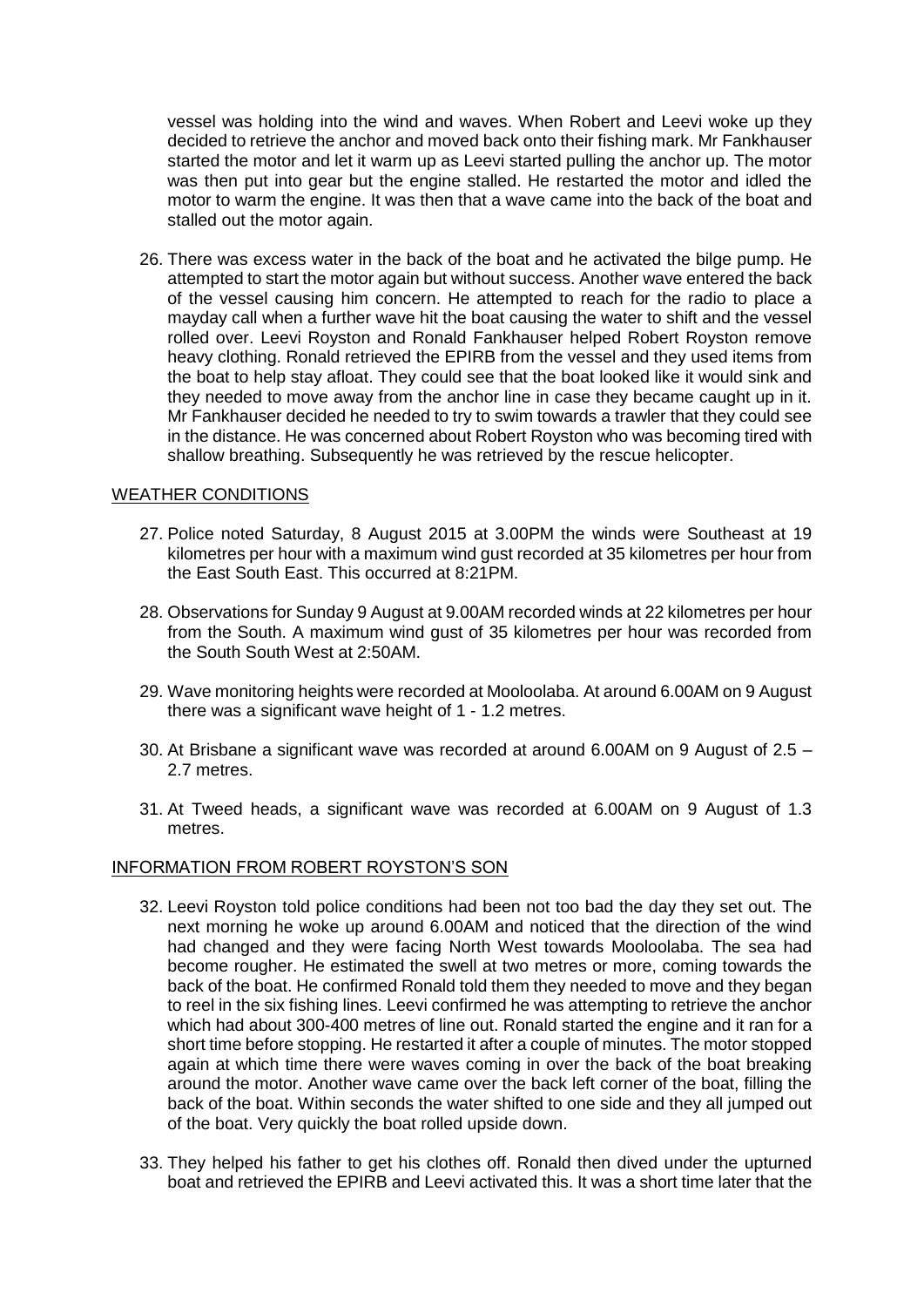boat sank. Ronald had decided to try to swim towards a trawler. Leevi tried to keep his father afloat. He told his father the rescue chopper was coming but his father was becoming unresponsive. He grabbed him and shook him but his father did not respond.

#### INFORMATION FROM PREVIOUS OWNER

- 34. Police spoke with Anthony Elliott-Leaves and obtained a statement. He stated the vessel had previously been set up with a self-draining deck. The port side aluminium flap had been sealed up prior to his ownership of the vessel and it remained in that configuration. The vessel was also equipped with two under floor live bait tanks. These tanks were filled by water pump located inside the transom under the gunwale on the port side of the vessel. There was a toggle switch fitted to operate the same pump.
- 35. Previously he had not been able to get the pump to work as intended. The only way he could activate the pump was by utilising a garden hose to prime the pump whilst the vessel was on its trailer at home.
- 36. He fitted a bilge pump to the vessel in the bottom of the hull. The bilge pump did not have an automatic float switch and could only be operated manually via the circuit breaker switch.

#### WATER POLICE OPINION

- 37. Sergeant KC Bates, the officer in charge of the water police Sunshine Coast concluded the De Havilland centre console vessel capsized as a result of excessive water ingress. This occurred at around 6:30 AM on the morning of 9 August 2015. The boat was positioned approximately nine nautical miles Northeast of Cape Moreton at the time.
- 38. It was possible the port side flap, which had been sealed, may have contributed to the incident occurring. The toggle switch to release the water pump could possibly unknowingly have been accidentally switched on. However, the previous owner reported the pump did not work unless primed in a particular manner.

### TECHNICAL INSPECTION OF THE VESSEL

- 39. On 17 March 2017 the Skipper of a trawler, "Heaven" fortuitously discovered the whereabouts of the De Havilland vessel which had sunk on 9 August 2015. The trawler Skipper, Christopher O'Neill was travelling at a position of 26° 55.4312 S. and 153° 35.0176. They were pulled off course to starboard and his speed changed indicating something had been caught in the trawler nets. He discovered he had snared the sunken vessel WZ8866Q. The vessel was retrieved and transported to the water police station holding bay.
- 40. Marine officer John Kercher of Maritime Safety Queensland inspected the vessel on 28 March 2017. He expressed the professional opinion as follows:

(1) The vessel had been modified from the original design. These modifications included:

- (a) Designed sheer line. The top sides have been raised.
- (b) Rectangular aluminium extrusion fitted at the top of the additional topside plating.
- (c) C-section aluminium extrusion used to form the stem, fitted from the chine to the underside of the bow roller, presumably to assist in boarding from the bow due to the raised top sides
- (d) Installation of forward step below the bow roller to assist in boarding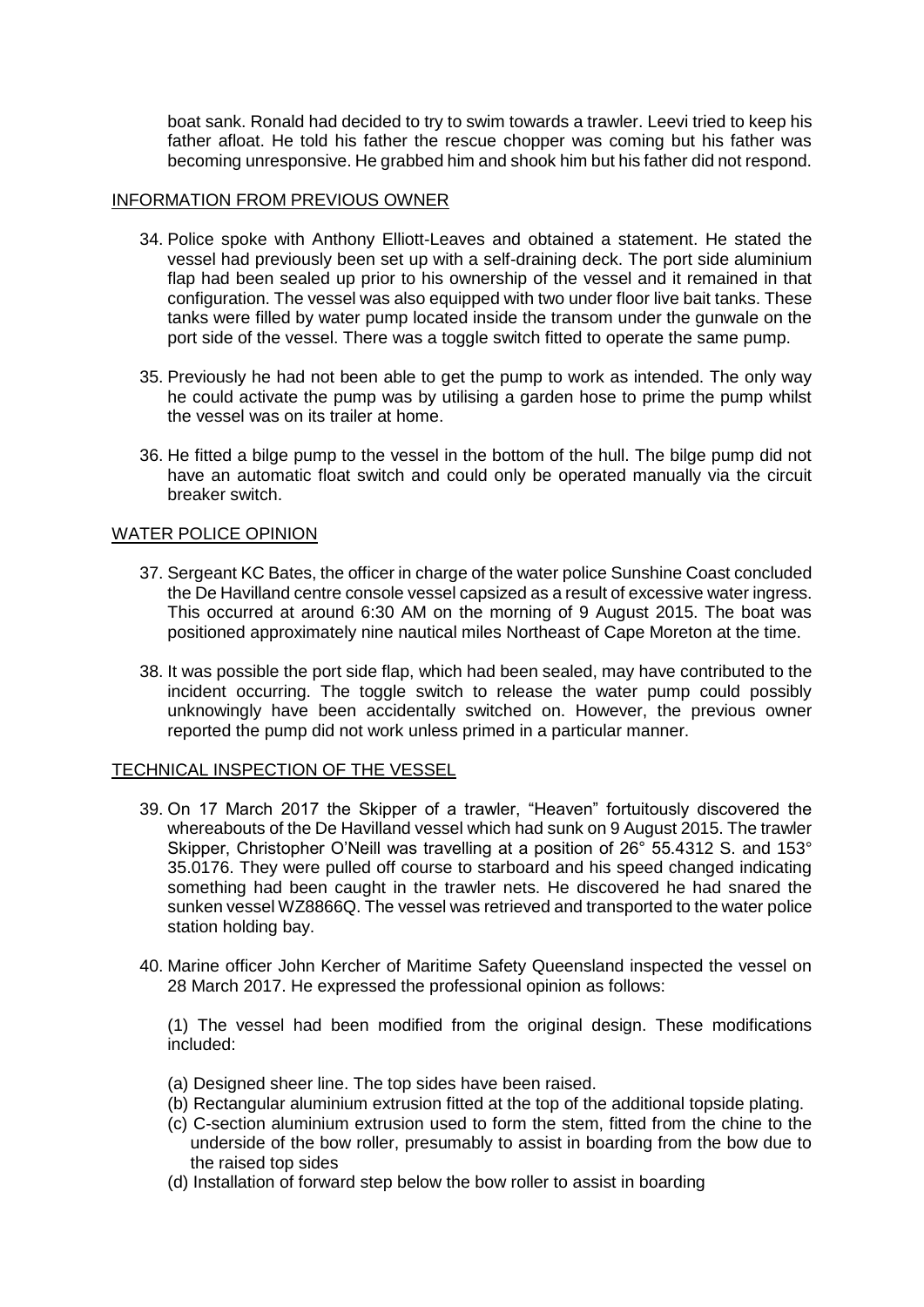- (e) A top hat extruded section has been fitted to support the raised top sides
- (f) Fabricated bow roller
- (g) Tubular aluminium bow rails
- (h) Installation of 2 x 50 litre under floor fuel tanks and 2 x live bait/kill tanks
- (i) Tubular aluminium canopy with accessories
- (j) Centre console and pedestal helm seat fitted
- (k) Centre console engine controls
- (l) Port and starboard side pockets
- (m) Bilge pump
- (n) Deck hatches
- (o) Aft boarding step
- (p) Transducer and speed log
- (q) Port and starboard side decks
- (r) Additional timber and aluminium packers fitted as transom to accommodate the raising of the outboard engine.
- (2)The inspecting officer considered the modifications would not have affected the performance or function-ability of the ship.
- (3)It was difficult to assess whether the ship was seaworthy. No significant structural failure leading to the loss of the vessel could be identified. However, it was concerning why somebody had surface sealant (sikaflex) all around the running strakes (formed part/ extrusion on a ship that provides structural stiffness), and chine (the angle of intersection between the topsides and the bottom sections of a ship.) The inspector considered the only likely explanation was to stop an unfound leak.
- (4)The fitment of the out board engine was not considered "good marine practice" as only two of the Ford designed mounting bolts were effective.
- 41. The inspection confirmed that after recovery the vehicle was a wreck.

# **CONCLUSION**

- 42. Robert Royston tragically drowned on the first voyage undertaken by the vessel's new owner, Ronald Fankhauser. Conditions were reasonable when the three men set off for an overnight fishing trip. However, when they awoke on the morning of 9 August 2015, conditions had deteriorated. The sea was described as choppy with waves around two metres as estimated by Leevi Royston. Ronald Fankhauser told the other two men to bring in the fishing lines as they needed to move the vessel. The swell was coming at the back of the boat. The anchor line was from the rear of the vessel.
- 43. None of the three men were wearing life jackets which were aboard the vessel. No one accessed the life jackets or apparently considered the advisability of accessing the jackets and putting them on.
- 44. They retrieved the fishing lines and then the youngest man, Leevi Royston commenced raising the anchor whilst Ronald Fankhauser started and restarted the engine which initially stalled. It stalled again when a wave dumped over the back of the boat. Another wave hit the boat and a large amount of water remained in the rear of the vessel. The vessel became unstable and tilted with all three men ending up in the sea without life jackets.
- 45. A successful retrieval of the EPIRB from the upturned vessel enabled an emergency distress message to be activated. The Australian search and rescue response was swift and effective. All three men were retrieved by helicopter from the sea. Tragically,